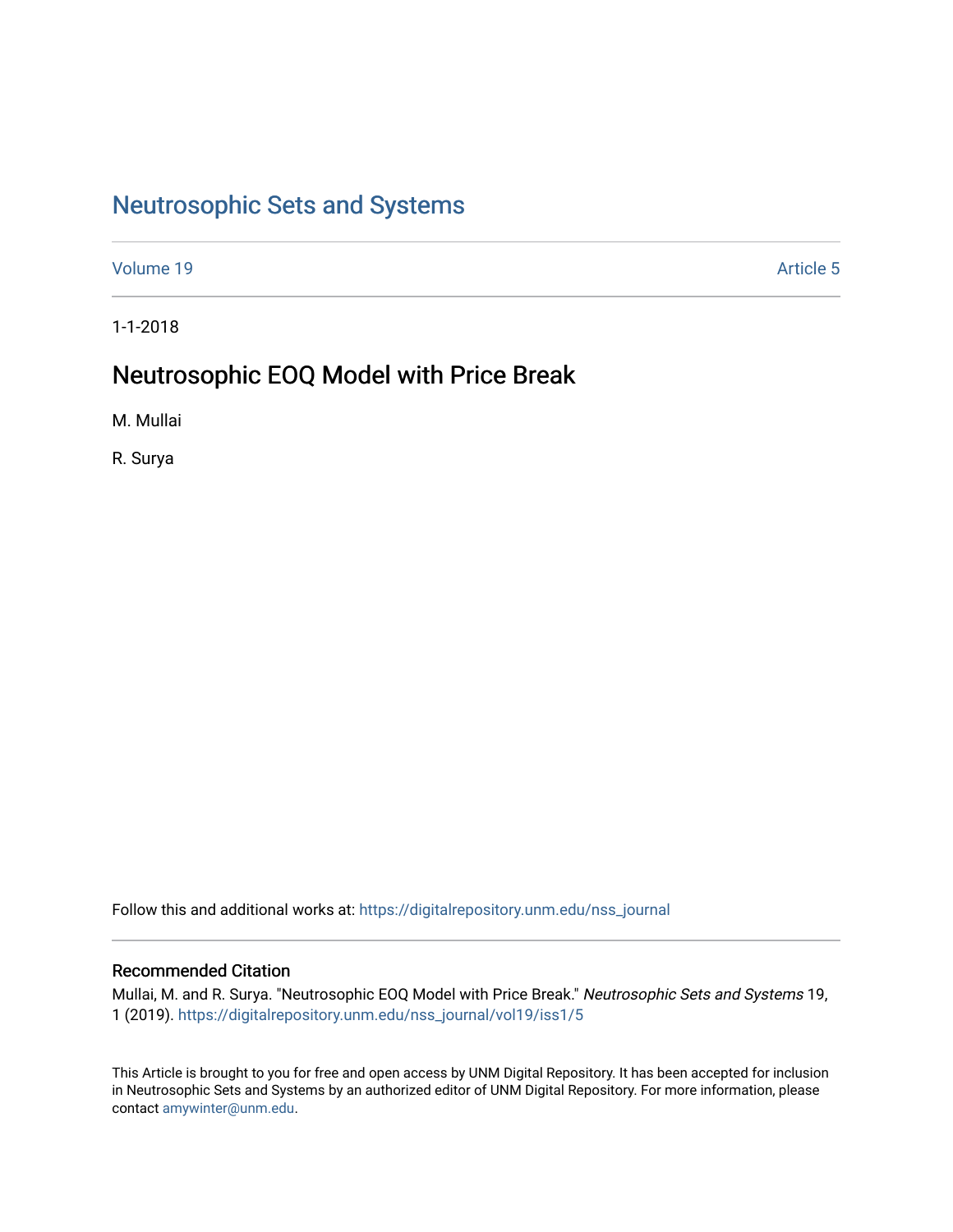



# **Neutrosophic EOQ Model with Price Break**

M. Mullai $1$ *Assistant Professor of Mathematics, Alagappa University, Karaikudi, Tamilnadu, India. E-mail: mullaimalagappauniversity.ac.in* R. Surya $2$ *Department of Mathematics, Alagappa University, Karaikudi, Tamilnadu, India. E-mail: suryarrrm@gmail.com*

**Abstract**—Inventory control of an ideal resource is the most important one which fulfils various activities (functions) of an organisation. The supplier gives the discount for an item in the cost of units inorder to motivate the buyers (or) customers to purchase the large quantity of that item. These discounts take the form of price breaks where purchase cost is assumed to be constant. In this paper an EOQ model with price break in inventory model is developed to obtain its optimum solution by assuming neutrosophic demand and neutrosophic purchasing cost as triangular neutrosophic numbers. A numerical example is provided to illustrate the proposed model.

Keywords: Price break, neutrosophic demand, neutrosophic purchase cost, neutrosophic sets, triangular neutrosophic number.

# **1 INTRODUCTION**

Bai and Li[1] have discussed triangular and trapezoidal fuzzy numbers in inventory model for determining the optimal order quantity and the optimal cost. The quantity discount problem has been analyzed from a buyers perspective. Hadley and Whintin[2], Peterson and Silver[3], and Starr and Miller[6] considered various discount polices and demand assumptions.

Yang and Wee[7] developed an economic ordering policy in the view of both the supplier and the buyer. Prabjot Kaur and Mahuya Deb[5] developed an intuitionistic approach for price breaks in EOQ from buyer's perspective. Smarandache[5] introduced neutrosophic set and neutrosophic logic by considering the non-standard analysis. Also, neutrosophic inventory model without shortages is introduced

by M. Mullai and S. Broumi[3].

In this paper, we introduce the neutrosophic inventory models with neutrosophic price break to find the optimal solution of the model for the optimal order quantity. Also the neutrosophic inventory model under neutrosophic demand and neutrosophic purchasing cost at which the quantity discount are offered to be triangular neutrosophic number. Also the optimal order quantity for the neutrosophic total cost is determined by defining the accuracy function of triangular neutrosophic numbers.

# **2 NOTATIONS:**

 $Q^N$  = Number of pieces per order

 $C_0^N$  = Neutrosophic Ordering cost for each order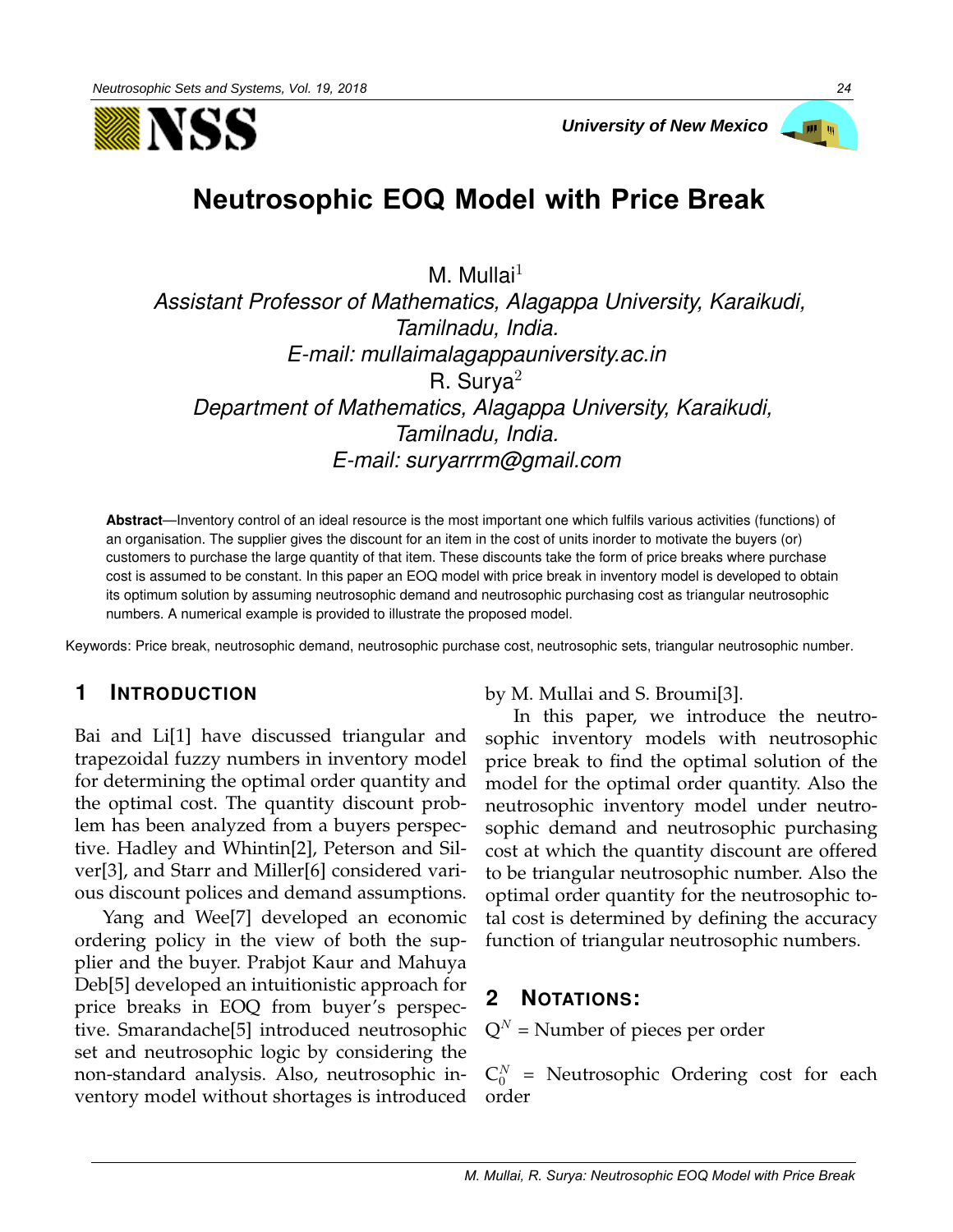$C_h^N$  = Neutrosophic Holding cost per unit per year

 $D^N$  = Neutrosophic Annual demand in units

# **3 NEUTROSOPHIC EOQ MODEL WITH PRICE BREAK:**

The Neutrosophic inventory model with neutrosophic price break is introduced to find the optimal solutions for the optimal neutrosophic order quantity. Here assume that there is no stock outs, no backlogs, replenishment is instantaneous, the neutrosophic ordering cost involved to receive an order are known and constant and purchasing values at which discounts are offered as triangular neutrosophic numbers. Consider the following variables:

 $D^N$ : Neutrosophic yearly demand,

### $P^N$ : Neutrosophic purchasing cost

Let 
$$
D^N = (D_1^N, D_2^N, D_3^N) (D_1^{\prime N}, D_2^N, D_3^{\prime N}) (D_1^{\prime \prime N}, D_2^N, D_3^{\prime \prime N})^T
$$
  
\n
$$
P^N = (P_1^N, P_2^N, P_3^N) (P_1^{\prime N}, P_2^N, P_3^{\prime N}) (P_1^{\prime \prime N}, P_2^N, P_3^{\prime \prime N})
$$
\n
$$
P_1^N = (P_{11}^N, P_{12}^N, P_{13}^N) (P_{11}^{\prime N}, P_{12}^N, P_{13}^{\prime N}) (P_{11}^{\prime \prime N}, P_{12}^N, P_{13}^{\prime \prime N})
$$
\n
$$
P_2^N = (P_{21}^N, P_{22}^N, P_{23}^N) (P_{21}^{\prime N}, P_{22}^N, P_{23}^{\prime N}) (P_{21}^{\prime \prime N}, P_{22}^N, P_{23}^{\prime \prime N})
$$

are non negative triangular neutrosophic numbers.

Now, we introduce the neutrosophic inventory model under neutrosophic demand and neutrosophic purchasing cost at which the quantity discounts are offered. Total neutrosophic inventory cost is given by

$$
(\text{TC})^N = D^N \otimes P^N \oplus \frac{D^N C_0^N}{Q^N} \oplus \frac{Q^N P^N \otimes I^N}{2}
$$

Then the total neutrosophic inventory cost is

 $(\text{TC})^N \;=\; (D_1^N P_1^N \,+\, \frac{D_1^N C_0^N}{Q^N} \,+\, \frac{Q^N P_1^N I^N}{2}$  $\frac{1}{2}^{2N}P_{2}^{N}+$  $\frac{D_2^NC_0^N}{Q^N}$  +  $\frac{Q^NP_2^NI^N}{2}$  $\frac{D_2^N I^N}{2}, D_3^N P_3^N$  +  $\frac{D_3^N C_0^N}{Q^N}$  +

$$
\frac{\frac{Q^N P_3^N I^N}{2} (D_1^{\prime N} P_1^{\prime N} + \frac{D_1^{\prime N} C_0^N}{Q^N} + \frac{Q^N P_1^{\prime N} I^N}{2}, D_2^N P_2^N + \\ \frac{D_2^N C_0^N}{Q^N} + \frac{Q^N P_2^N I^N}{2}, D_3^{\prime N} P_3^{\prime N} + \frac{D_3^{\prime N} C_0^N}{Q^N} + \\ \frac{Q^N P_3^{\prime N} I^N}{2} (D_1^{\prime N} P_1^{\prime N} + \frac{D_1^{\prime N} C_0^N}{Q^N} + \frac{Q^N P_1^{\prime N} I^N}{2}, D_2^N P_2^N + \\ \frac{D_2^N C_0^N}{Q^N} + \frac{Q^N P_2^N I^N}{2}, D_3^{\prime N} P_3^{\prime N} + \frac{D_3^{\prime N} C_0^N}{Q^N} + \frac{Q^N P_3^{\prime N} I^N}{2})
$$

The defuzzified total neutrosophic cost using accuracy function is given by

| $D(TC)^N = \frac{1}{8} [(D_1^N P_1^N + \frac{D_1^N C_0^N}{Q^N} + \frac{Q^N P_1^N I^N}{2})$                                                                                                       |  |
|--------------------------------------------------------------------------------------------------------------------------------------------------------------------------------------------------|--|
| $2(D_2^N P_2^N + \frac{D_2^N C_0^N}{Q^N} + \frac{Q^N P_2^N I^N}{2}) + (D_3^N P_3^N + \frac{D_3^N C_0^N}{Q^N}$                                                                                    |  |
| $\frac{Q^N P_3^N I^N}{2}$ + $\left(D_1''^N P_1''^N + \frac{D_1''^N C_0^N}{Q^N} + \right)$<br>$Q^N P_1''^N I^N$                                                                                   |  |
| $\frac{Q^NP_2^NI^N}{2}\big) + \big(D_3''^NP_3''^N\big)$<br>$\begin{array}{rcl} &+\frac{D_{2}^{N}C_{0}^{N}}{Q^{N}}\\ &-\frac{Q^{N}P_{2}^{\prime\prime N}I^{N}}{2} \end{array}$<br>$2(D_2^NP_2^N)$ |  |
| $D_3''^N C_0^N$<br>$Q^{N}$                                                                                                                                                                       |  |

To find the minimum of  $D(TC)^N$  by taking the derivative  $D(TC)^N$  and equating it to zero,

(i.e) 
$$
\frac{1}{8Q^{2N}}[(D_1^NC_0^N + 2D_2^NC_0^N + D_3^NC_0^N) + (D_1^{\prime\prime N}C_0^N + 2D_2^NC_0^N + D_3^{\prime\prime N}C_0^N)] + \frac{1}{16}[(P_1^N I^N + 2P_2^N I^N + P_3^N I^N) + (P_1^{\prime\prime N}I^N + 2P_2^N I^N + P_3^{\prime\prime N}I^N)] = 0, \text{ we get}
$$

$$
Q^N = \sqrt{\tfrac{2[(D_1^N C_0^N + 2 D_2^N C_0^N + D_3^N C_0^N) + (D_1^{\prime \prime N} C_0^N + 2 D_2^N C_0^N + D_3^{\prime \prime N} C_0^N)]}{[(P_1^N I^N + 2 P_2^N I^N + P_3^N I^N) + (P_1^{\prime \prime N} I^N + 2 P_2^N I^N + P_3^{\prime \prime N} I^N)]}}
$$

**Neutrosophic Price Break:**

| S.No. |                 | Quantity   Price Per Unit $(Rs)$ |
|-------|-----------------|----------------------------------|
|       | $0 < Q_1^N < b$ |                                  |
|       |                 |                                  |

# **4 ALGORITHM FOR FINDING NEUTRO-SOPHIC OPTIMAL QUANTITY AND NEU-TROSOPHIC OPTIMAL COST:**

#### **Step I:**

Consider the lowest price  $P_2^N$  and determine  $Q_2^N$  by using the economic order quantity (EOQ) formula:

$$
Q^N = \sqrt{\frac{2[(D_1^N C_0^N + 2D_2^N C_0^N + D_3^N C_0^N) + (D_1^{\prime \prime N} C_0^N + 2D_2^N C_0^N + D_3^{\prime \prime N} C_0^N)]}{[(P_1^N I^N + 2P_2^N I^N + P_3^N I^N) + (P_1^{\prime \prime N} I^N + 2P_2^N I^N + P_3^{\prime \prime N} I^N)]}}
$$

If  $Q_2^N$  lies in the range specified,  $b\geq Q_2^N$  then  $Q_2^N$  is the EOQ .The defuzzified optimal total  $\mathrm{cost}\; (TC)^N$  associated with  $\mathsf{Q}^N$  is calculated as follows:

$$
(\text{TC})^N = D^N * P_2^N + \frac{D^N C_0^N}{b} + \frac{b P_2^N * I^N}{2},
$$
  
by using the accuracy function  

$$
A^N = \frac{(a_1 + 2a_2 + a_3) + (a_1'' + 2a_2 + a_3'')}{8}
$$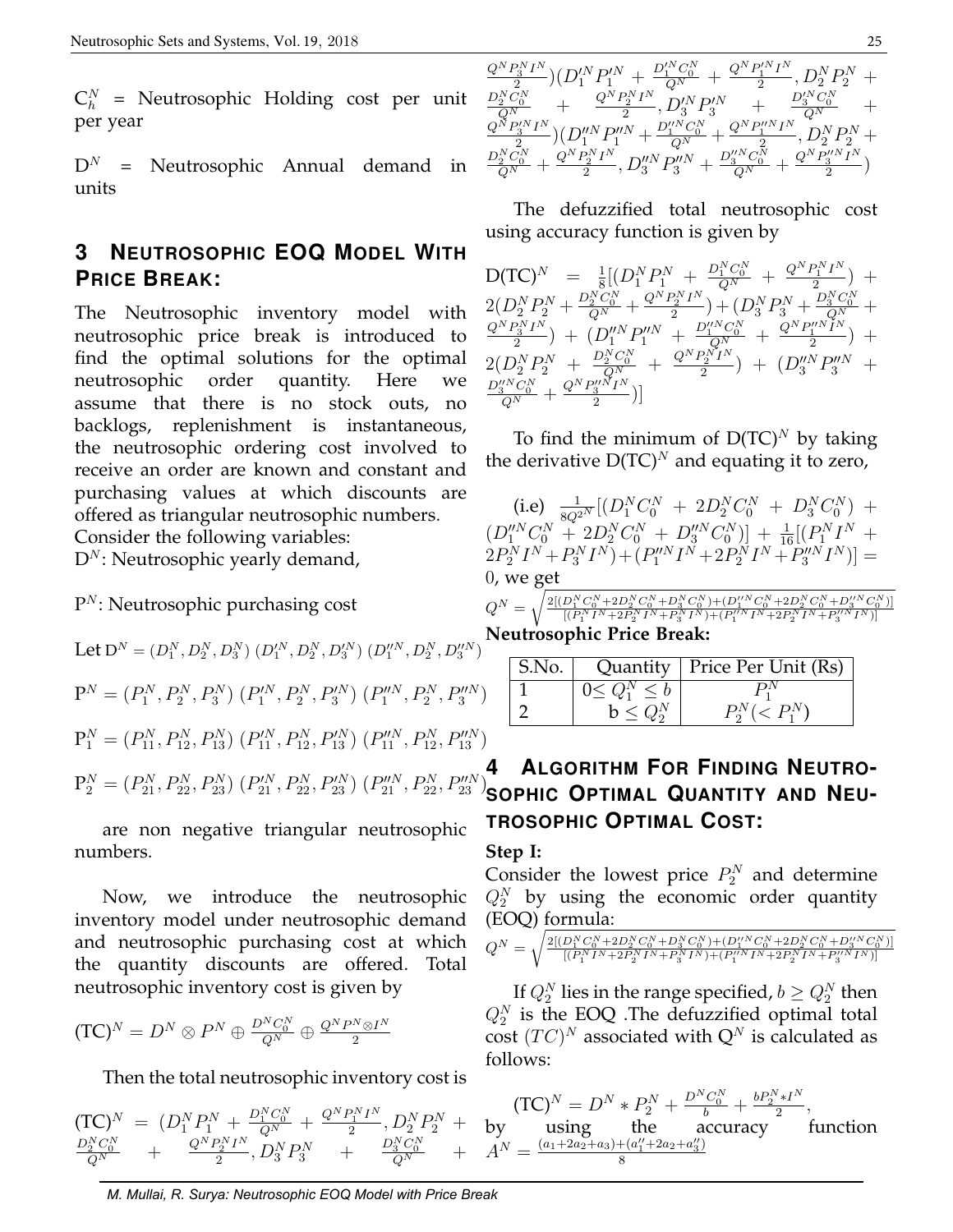**Step 2:**

(i) If  $Q_2^N < b$ , we cannot place an order at the lowest price  $P_2^N$ .

(ii) We calculate  $Q_1^N$  with price  $P_1^N$  and the corresponding total cost TC at  $Q^N$ .

(iii) If  $(TC)^N b$  >  $(TC)^N Q_1^N$ , then EOQ is  $Q^{*N} = Q_1^N$ , Otherwise  $Q^{*N} = b$  is the required EOQ.

The EOQ in crisp, fuzzy and intuitionistic fuzzy sets are discussed detail in [5]. They are **(i) Crisp:**

 $Q_2^*=\sqrt{\frac{2DC_0}{P_2I}}$  $P_2I$ 

**(ii) Fuzzy:**  $\widetilde{Q}^*_2 = \sqrt{\frac{2 (D_1 C_0 + 2 D_2 C_0 + D_3 C_0)}{P_1 I + 2 P_2 I + P_3 I}}$  $P_1I+2P_2I+P_3I$ 

# **(iii) Intuitionistic fuzzy:**

 $\overline{\overline{Q}}_2^* = \sqrt{\frac{2(D_1C_0 + 4D_2C_0 + D_3C_0 + D_1'C_0 + D_3'C_0)}{P_1I + 4P_2I + P_3I + P_1'I + P_2'I}}$  $\frac{P_1I + 4P_2I + P_3I + P_1'I + P_3'I}{P_1I + P_2I + P_3I}$ 

Using these formula, the numerical example for neutrosophic set is illustrated as follows.

# **5 NUMERICAL EXAMPLE:**

A manufacturing company issues the supply of a special component which has the following price schedule:

0 to 99 items: Rs.800 per unit

100 items and above: Rs.600 per unit

The inventory holding costs are estimated to be Rs.30/- of the value of the inventory. The procurement ordering costs are estimated to be Rs.1500 per order. If the annual requirement of the special component is 350, then compute the economic order quantity for the procurement of these items.

### **Solution**:

(i) **Crisp Case:**

Given  $D = 350$ ,  $P_1 = Rs.800$ ,  $P_2 = Rs.600$ ,  $C_0 = \text{Rs}.1500$ , I = 0.3

 $Q_2^* = 76$ 

 $TC(P_1 = 800) = Rs.296039$ 

 $TC(b=100) = Rs.224250$ , which is lower than the total cost corresponding to  $Q_2$ 

### (ii) **Fuzzy Case:**

Given  $\tilde{D} = (300, 350, 400), \tilde{P}_1 = (750, 800,$ 850)

$$
\widetilde{P}_2 = (550, 600, 650), C_0 = \text{Rs}.1500, I = 0.3
$$

 $\widetilde{Q}_2^* = 88.192$ 

 $\widetilde{TC}(P_1 = 800) = \text{Rs}.297785.95$ 

 $TC(b=100)$  = Rs.225500, which is lower than the total cost corresponding to  $Q_2$ .

### (iii) **Intuitionistic Fuzzy Case:**

Given  $\overline{D}$  = (300, 350, 400) (250, 350, 450)

 $\overline{\overline{P}}_1$  = (750, 800, 850) (700, 800, 900)

$$
\overline{\overline{P}}_2 = (550, 600, 650) (500, 600, 700),
$$
  
C<sub>0</sub> = Rs.1500, I = 0.3

 $\overline{\overline{Q}}_2^*$  = 88.19

 $\overline{TC}(P_1 = 800) = \text{Rs}.299660.85$ 

 $\overline{TC}(b = 100)$  = Rs.227375, which is lower than the total cost corresponding to  $Q_2$ .

(iv) **Neutrosophic Case:**

Given  $D^N$  = (300, 350, 400) (250, 350, 450) (150, 350, 550)

 $P_{1}^{N}$  = (750, 800, 850) (700, 800, 900)(600, 800, 1000)

 $P_{2a}^{N} = (550, 600, 650)$  (500, 600, 700)(400,  $600, 800)$ 

$$
C_0^N = \text{Rs.1500}, I^N = 0.3
$$

We calculate  $Q_2^{*^N}$  corresponding to the lowest price 600,

$$
Q^{*^N}_2=\sqrt{\tfrac{2[(D_1^N C_0^N+2D_2^N C_0^N+D_3^N C_0^N)+(D_1^{\prime \prime N} C_0^N+2D_2^N C_0^N+D_3^{\prime \prime N} C_0^N)]}{[(P_1^N I^N+2P_2^N I^N+(P_1^{\prime \prime N} I^N+2P_2^N I^N+P_3^{\prime \prime N} I^N)]}}
$$

= 76.376, which is less than the price break point.

Therefore, we have to determine the optimal total cost for the first price and the total cost at the price- break corresponding to the second price and compare the two.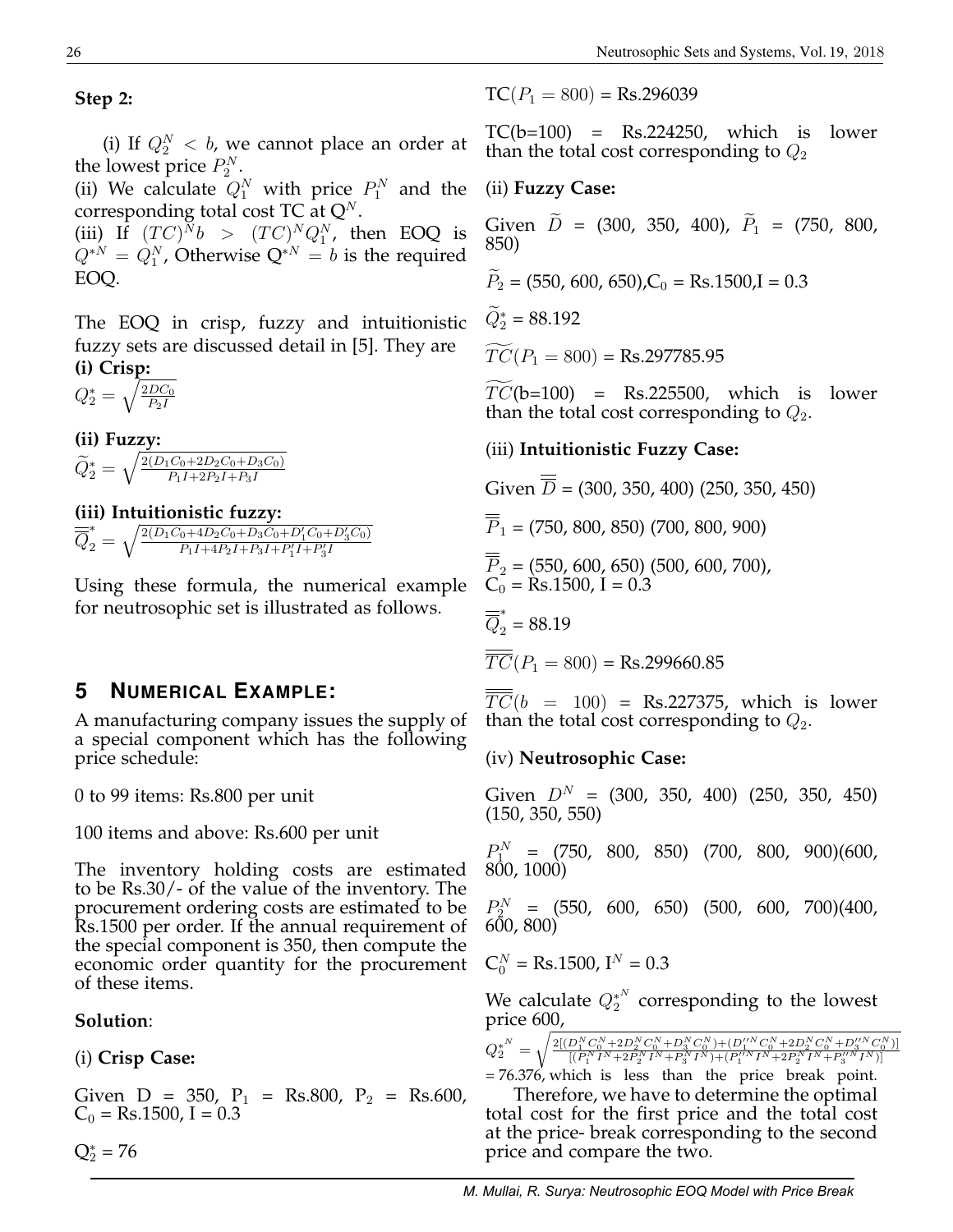The defuzzified optimal total cost  $(TC)^N$ associated with  $P_1^N$  is calculated as follows:

$$
(TC)^N(P_1^N = 800) = D^N * P_1^N + \frac{D^N C_0^N}{Q_2^N} + \frac{Q_2^N P_1^N * I^N}{2}
$$
  
= Rs.306664.13

$$
(TC)^{N}(b = 100) = D^{N} * P_{2}^{N} + \frac{D^{N}C_{0}^{N}}{b} + \frac{bP_{2}^{N} * I^{N}}{2}
$$

$$
= Rs.173812.5
$$

which is lower than the total cost corresponding to  $Q_2^N$ .



Figure 2. Analysis of first price between intuitionistic fuzzy set and neutrosophic set

#### Intuitionistic (TC)(b) Neutrosophic (1 <sub>0</sub>ш 0.5 1 H 1.5 2H  $2.5 \times$  10 $^5$ S.No. 1 S.No. 2 S.No. 3 S.No. 4 S.No. 5  $(TC)^N(b)$ (b) 208925 215075 227375 239675 245825 159975 164587.5 173812.5 187650 183037.5

**6 SENSITIVITY ANALYSIS**

In this section, the analysis between intuitionistic set and neutrosophic set is tabulated and the results are compared graphically.

| S.No.          | Intuitionistic Demand               | Neutrosophic Demand                             |
|----------------|-------------------------------------|-------------------------------------------------|
|                | $(270,320,370)$ $(220,320,420)$     | (270,320,370) (220,320,420) (120,320,520)       |
| $\overline{2}$ | $(280,330,380)$ $(230,330,430)$     | (280, 330, 380) (230, 330, 430) (130, 330, 530) |
| 3              | $(300, 350, 400)$ $(250, 350, 450)$ | $(300,350,400)$ $(250,350,450)$ $(150,350,550)$ |
| 4              | $(320,370,420)$ $(270,370,470)$     | (320, 370, 420) (270, 370, 470) (170, 370, 570) |
| 5              | $(330,380,430)$ $(280,380,480)$     | $(330,380,430)$ $(280,380,480)$ $(180,380,580)$ |



Figure 1. Analysis of economic order quantity (EOQ) between intuitionistic fuzzy set and neutrosophic set

Figure 3. Analysis of price break corresponding to second price between intuitionistic fuzzy set and neutrosophic set

#### **Conclusion**

In this paper, EOQ model with price break in neutrosophic environment is introduced. An inventory model is developed for price breaks and its optimum solution is obtained by using triangular neutrosophic number. An algorithm for solving neutrosophic optimal quantity and neutrosophic optimal cost is also developed. This will be an advantage for the buyer who can easily decrease the bad cases and increase the better ones. Hence, the neutrosophic set gives the better solutions to the real world problems than fuzzy and intuitionistic fuzzy sets. In future, the various neutrosophic inventory models will be developed with various limitations such as lead time, backlogging, back order and deteriorating items, etc.